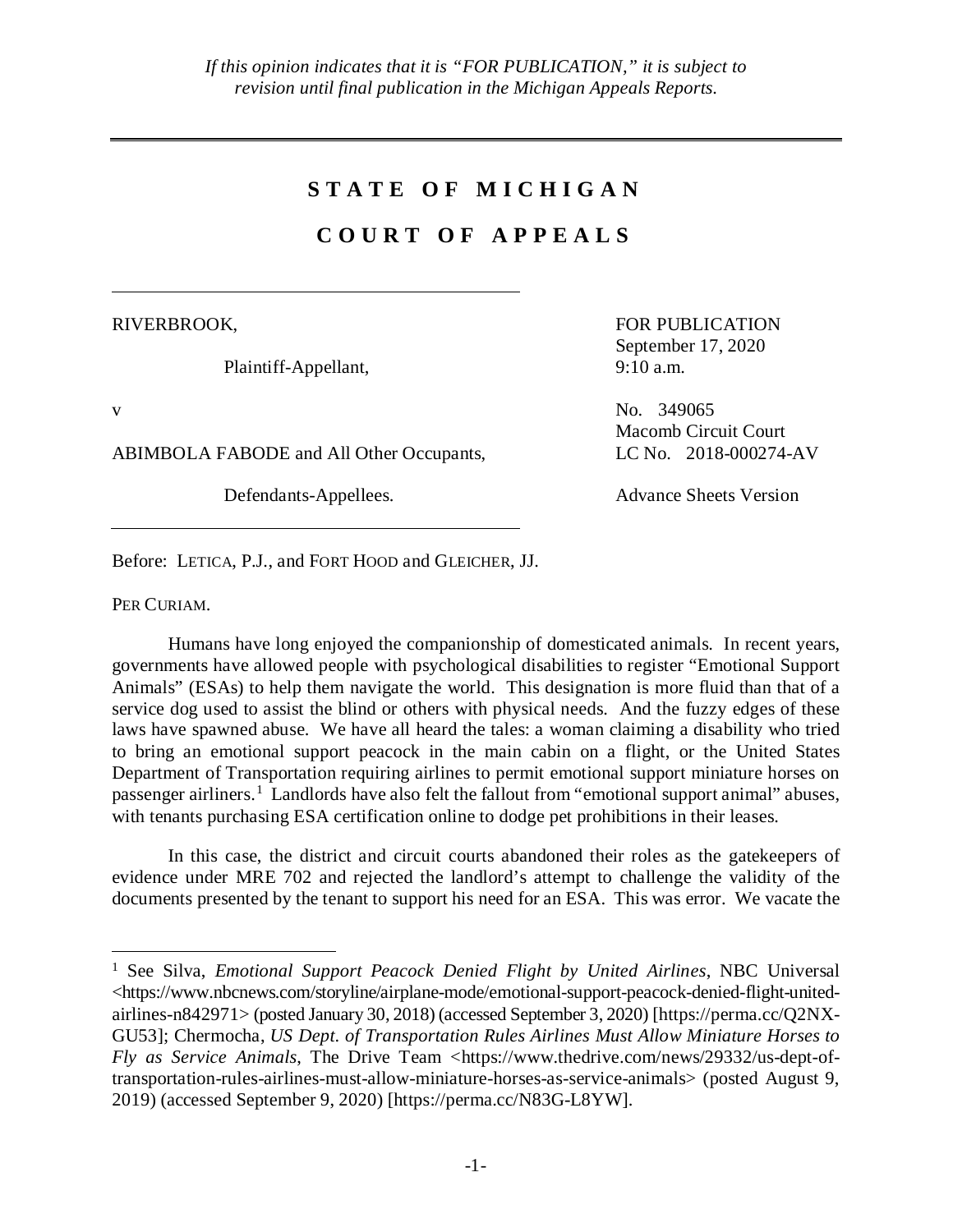circuit court order affirming the district court's eviction decision and remand for further proceedings consistent with this opinion.

#### I. BACKGROUND

Antony Fabode lives in a mobile home on property leased to his sister, Abimbola Fabode, by Riverbrook. In the spring of 2018, Antony obtained a puppy, King, which he claims is a Labrador retriever mix. Riverbrook suspected that King was actually a pit bull mix, which is apparently a forbidden breed in the mobile home community. On May 18, 2018, Riverbrook notified Abimbola of the violation and ordered her to remove King from the premises. Antony responded with veterinary records describing King's breed and a May 2, 2018 "USAR" certificate declaring King an "emotional support dog," complete with a registration number. Unsatisfied with this documentation, Riverbrook issued a demand for possession and termination of tenancy, instructing the Fabodes to vacate the residence by June 22, 2018.

Antony thereafter secured a letter from Anne Venet, a limited-license professional counselor, on letterhead bearing a canine bust. The letter declared Antony's need for an ESA:

Antony Fabode (DOB: 09/26/1986); has been evaluated by me. I am familiar with the client's history and limitations imposed by the client's disability.

Antony Fabode has been diagnosed with a Differential Illness<sup>[[2](#page-1-0)]</sup> under the Diagnostic and Statistical Manual of Mental Disorders (DSM-V) that substantially limits one or more major life activities. The Differential Illness meets the definition of a disability under the Americans with Disability [sic] Act, The Fair Housing Act, and the Rehabilitation Act of 197[3](#page-1-1),  $\S 504$ .<sup>[3]</sup> In order to reduce the impairment associated with the disability and enhance the ability to live independently and fully use and enjoy a dwelling, or reduce impairment associated with this diagnosed disability and flying, I am endorsing [ESAs]. The [ESAs] will have a substantial impact in helping Antony cope with symptoms of the disability.

Reasonable accommodation should be given to Antony such that Antony should be allowed to live with the animals in a dwelling . . . . This letter meets the requirements under the Fair Housing Act . . . , Section 504 of the Rehabilitation Act . . . , and the Americans with Disabilities Act . . . .

<span id="page-1-0"></span> $2$  According to the Merriam-Webster online dictionary, in the medical field, a "differential" diagnosis" is "the distinguishing of a disease or condition from others presenting similar symptoms." See Merriam-Webster.com Dictionary, *differential diagnosis* <https://www.merriamwebster.com/dictionary/differential%20diagnosis#medicalDictionary> (accessed September 1, 2020) [https://perma.cc/8YVL-XW3G]. A differential diagnosis is made to narrow down the field of possible conditions from which a patient may suffer. "Differential illness" appears to be a misnomer.

<span id="page-1-1"></span> $3$  The statutory provision that is apparently still routinely referred to as § 504 of the Rehabilitation Act is now found at 29 USC 794(a).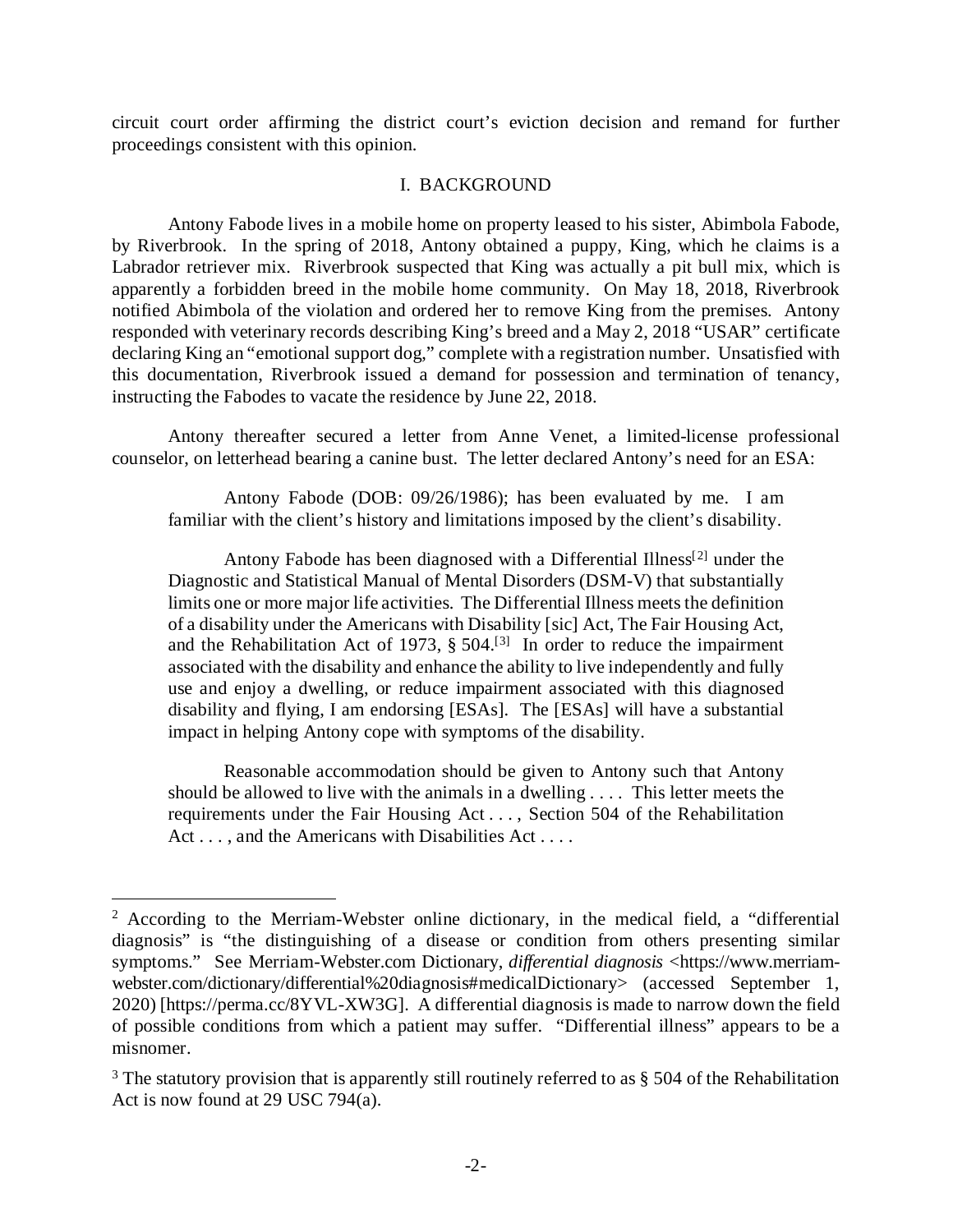Riverbrook filed a complaint for eviction in the district court, and the Fabodes signed a consent judgment providing that their residency could continue only if "all unauthorized animals" were "permanently removed from the premises." But the Fabodes persevered by attempting to establish that Antony was entitled to retain possession of King as an ESA.

Skeptical of Venet's letter, Riverbrook sent her a "resident disability certification form" to complete. Venet completed the form but gave general answers when asked how the ESA could assist Antony, stating: "The ESA will lessen the symptoms of [Antony's] diagnosed disability according to DSM-V" and "The ESA is necessary for Antony to enjoy his dwelling as others in the community. There are no other options including medication."

Riverbrook replied, "These registration certificates and/or ID cards are not credible proof of any disability or any disability related need for an assistance animal." Riverbrook implied that Antony purchased the opinion that he required an ESA. The website used by Antony stated, "A doctor in our network may be able to prescribe an [ESA] with only one phone call" and that the customer could receive his or her "Doctor Letter for Airline Travel and Housing immediately via email for print and use." The letter produced by Venet was "clearly a form letter" that was not "credible proof" of Antony's disability or need for an ESA, Riverbrook asserted. Rather,

Ms. Venet's response established that she had no contact with [Antony] prior to May 31, 2018, [the] same date that she printed out the form letter declaring him to be disabled due to a "Differential Illness." A person with a disabling mental or emotional condition will have a history of treatment that predates the request for an [ESA]. [Antony's] accommodation request is clearly his attempt to circumvent the community's requirement that the dog be permanently removed.

Riverbrook denied Antony's accommodation request.

Riverbrook applied to the district court to enforce the consent judgment with an order of eviction. The district court granted the motion and ordered Antony's removal by September 28, 2018. The Fabodes sought a stay of eviction, asserting that they were legally authorized to possess King as an ESA and that Riverbrook wrongfully evicted them. The Fabodes continued to rely on Venet's letter and the ESA certification. And Riverbrook continued to question the validity of Venet's assessment that Antony suffered from a condition requiring an ESA when she had only briefly spoken to Antony on the phone.

Venet testified at a district court hearing. She asserted that Antony was referred to her through United Support Animals and that she had determined his need for an ESA after a single brief phone call. She denied that a clinician needs to meet with a patient in person to make a diagnosis. Venet reviewed no prior medical records, conducted no diagnostic testing, and provided no counseling to Antony. In fact, Venet explained that diagnostic testing and referring clients for additional counseling was "[b]eyond [her] scope of practice."

The district court limited Riverbrook's questioning of Venet. The court directed that it would not permit questions "into medical decisions" because "the statute is pretty clear [that] counselor writes the letter, makes a determination." Riverbrook urged the district court to consider the evidence presented by the Fabodes more deeply, but the court demurred because it opined that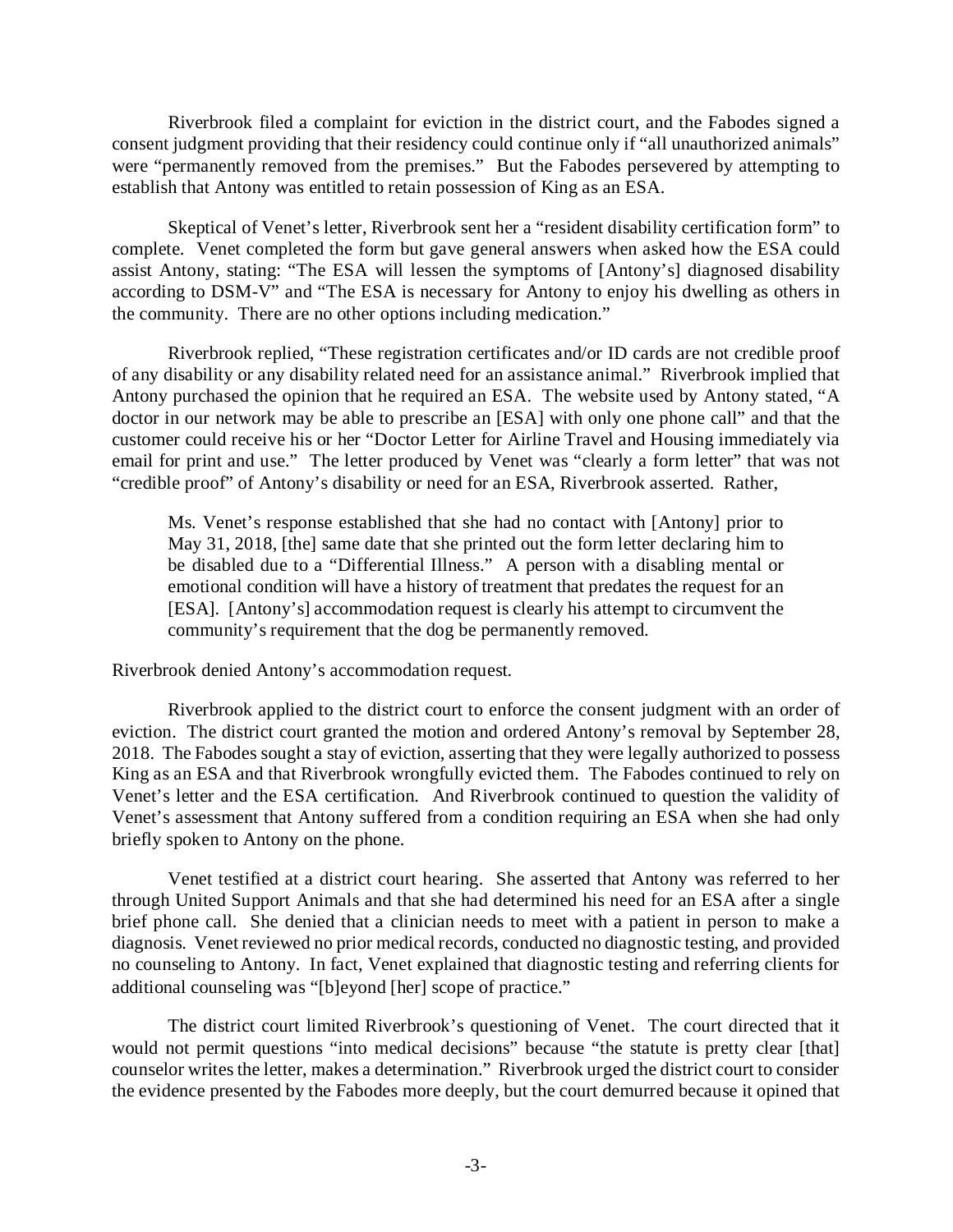the only thing required under "the statute" is that a "licensed counselor ... makes a determination."

*The Court*: I don't - - I didn't say I like it, okay. I don't say I agree with this and I think the statute is horribly written and I don't think there's any standards given to it. And if it's this easy to get, it's incredible to me. But it's kind of like the same way the statute is written for medical marijuana, okay, you need a physician-client relationship. Five minutes is a physician-client relationship. Someone walks into an attorney's office and says I got a question, you know, whether you get money or not, it could be possibly a relationship. All right, so whether all this other stuff whether she did or dug into is irrelevant the way the statute's written.

[*Riverbrook's Counsel*]: It is not irrelevant when you consider that it has to be credible evidence of a disabling medical condition. We have no credible evidence. If I can get social security disability based on a telephone conversation, no one in the world would work.

*The Court*: This is not social security, this is different. This is the - - this is the - - this is the way Congress wrote this act. And - -

[*Riverbrook's Counsel*]: Your Honor?

\* \* \*

[Riverbrook's Counsel]: Your Honor, there is case law that would say that the information supplied to the landlord has to be credible and I don't believe her - her testimony, her letter is credible evidence of a disabling mental condition and that's what is required by the statute, not simply a letter from any old person.

*The Court*: Well, I disagree at this point....

At this point, and like I said, I'm not happy with the way this is done and these certificates I think are really bogus considering there is no real registration out there because all you really need is the letter from the counselor.

[*Riverbrook's Counsel*]: A credible letter from the counselor.

*The Court*: Well, I don't --I found nothing uncredible about her, especially, given her background, information as provided, and what the statute limits us to. Okay, you're - - I don't disagree with you, I'm just stuck with the law.

[*Riverbrook's Counsel*]: But you're allowed to look into the facts of the situation. He didn't have any treatment, he has never had treatment.

*The Defendant*: That's not true.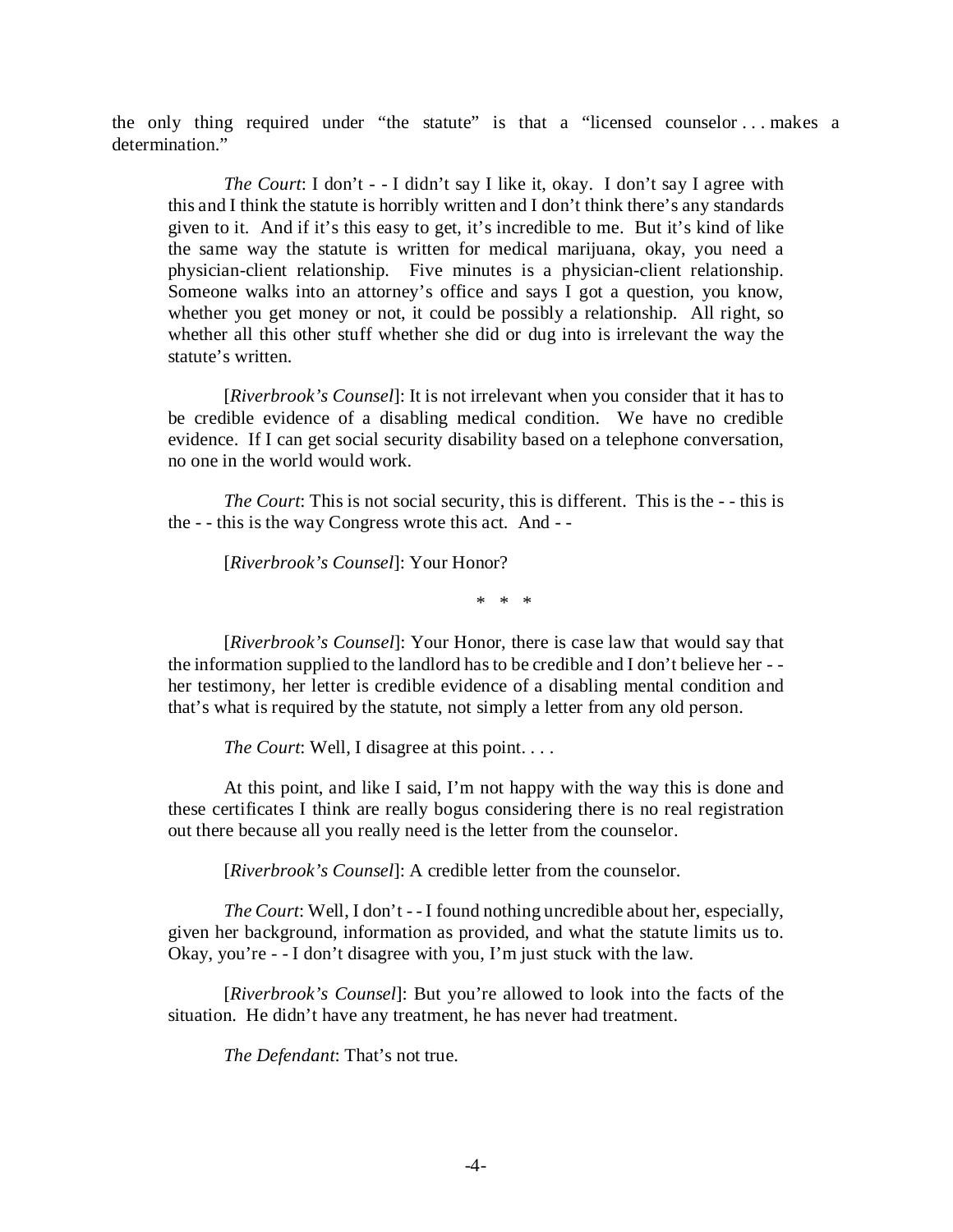*The Court*: No, no, no, no. And I think that's beyond the scope of this hearing, okay. The hearing, my purpose for this hearing is more of this is not whether this was issued correctly or incorrectly, that's not my call. My call is to make sure that the counselor done it, met the requirements of. Now, if you want to challenge licensing issues, you want to challenge his state, I guess that's for somewhere else. But here, it's just a simple, did it meet the requirements of the statute- -

[*Riverbrook's Counsel*]: So - -

*The Court*: - - I think it did. All right, I didn't - - I didn't say I'm happy with my decision, okay, because this opens it up for all kinds of stuff and it opens up for this whole internet thing they've got going which, you know, but- -

[*Riverbrook's Counsel*]: But - -

*The Court*: - - they allow it.

[*Riverbrook's Counsel*]: Well, you allow it, not all courts allow it.

*The Court*: No, no. I allow it because everybody else allows it.

[*Riverbrook's Counsel*]: I don't think so. . . .

There - - I mean there's case law and that the info - - the information has to be credible. I don't think that based on a phone call from some unknown person, she can say oh, yes, his condition is disabling and he needs a dog.

*The Court*: They don't require - - the statute doesn't require meeting. The statute doesn't require treatment. The statute doesn't require treatment. The statute doesn't require an ongoing relationship.

[*Riverbrook's Counsel*]: How can she - -

*The Court*: The statute doesn't require any of that, okay. And you're asking me to say, Congress, you need - - you really meant to say this, okay. I don't think it does. And the reason I do that is because the way they wrote the - - some of these other - - they didn't think this through, all right, but I'm stuck with what I got. . . .

The district court then denied the writ of eviction.

Riverbrook appealed to the circuit court. Riverbrook had investigated "USAR" and discovered a company called "U.S. Support Animals," whose website "promise[d] a doctor's letter to support an applicant's request for an ESA for \$179.99." Based on this discovery, Riverbrook continued to argue that Antony purchased his diagnosis of a condition requiring an ESA only after Riverbrook notified him that he had violated the pet policy. Riverbrook contended that Venet's letter, based solely on information obtained from Antony and no documented history of treatment, failed to support that Antony had an impairment that substantially limited a major life activity or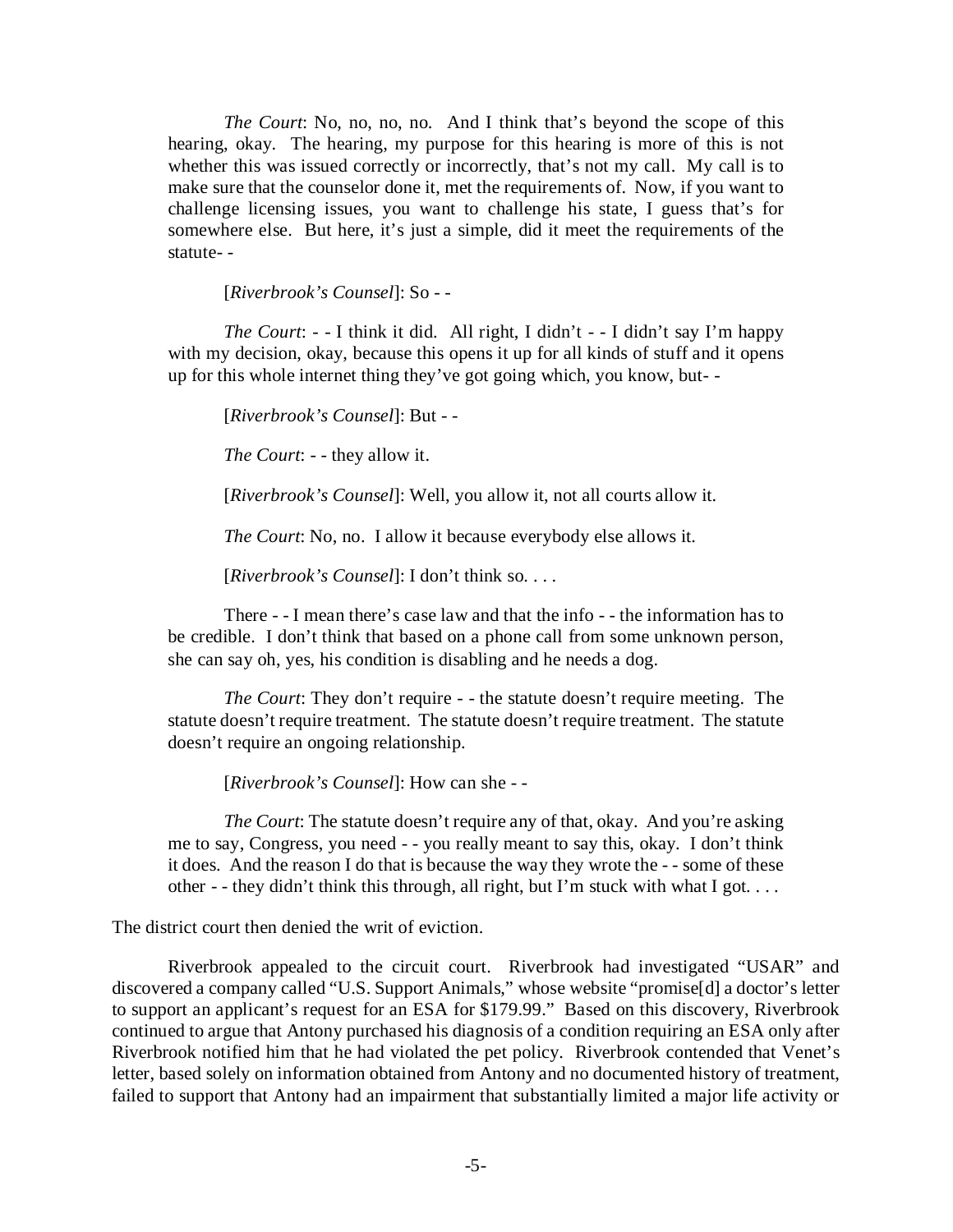a disability-related need for an ESA. Thus, Antony's dog was an unauthorized pet whose presence violated the consent judgment.

Ultimately, the circuit court affirmed the district court's ruling, relying on the Fair Housing Act, 42 USC 3601 *et seq*. (FHA). The circuit court cited caselaw allegedly holding that the "inquiry need not be highly intrusive" and that "medical records or detailed information about the nature of a person's disability is not necessary." Absent a legal requirement for "more stringent proof of a handicap or the necessity of an accommodation," the circuit court agreed that Venet's opinion regarding Antony's need for the ESA was sufficient evidence. The circuit court explained:

The evidence demonstrates that before and during the proceedings, the parties were in communication regarding whether the occupant's dog was actually an ESA. Based on the evidence presented by Riverbrook, Riverbrook received the information it requested from Venet after it determined that her initial letter was unsatisfactory. Venet completed the Resident Disability Certification Form provided by Riverbrook, but rather than requesting additional information, Riverbrook denied Fabode's request to register the dog based on the date that Venet evaluated the occupant and required the dog to be permanently removed from the home and the community. Riverbrook then filed an application and order of eviction on the basis that it had seen the dog in the community. Fabode filed a motion to stay the writ, alleging that the parties entered into the consent judgment with the understanding that they could keep the ESA on the premises until Riverbrook reviewed all paperwork and made a decision to accept or deny the animal, and they removed the ESA upon receiving Riverbrook's denial letter on August 17, 2018.

Based on the totality of the largely undisputed evidence presented, the district court determined that Riverbrook's sole basis for denying Fabode's request for a reasonable accommodation in the form of an ESA was its finding that Venet's assessment was not credible. After taking Venet's testimony, the district court disagreed, expressly finding Venet and her assessment to be credible, and denied the eviction on this basis. This Court finds no clear error in the district court's determination that an ESA on the premises is not a basis for eviction under the terms of the consent judgment, as an ESA is not an "unauthorized animal." [Citations omitted.]

We granted Riverbrook's application for leave to appeal "limited to the issues raised in the application and the supporting brief." *Riverbrook v Fabode*, unpublished order of the Court of Appeals, entered September 11, 2019 (Docket No. 349065).

#### II. ANALYSIS

We review de novo a circuit court's affirmance of a district court order. *Noll v Ritzer*, 317 Mich App 506, 510; 895 NW2d 192 (2016). We also review de novo the lower courts' interpretation of the relevant statute—the FHA. See *Dextrom v Wexford Co*, 287 Mich App 406, 416;789 NW2d 211 (2010). We review for an abuse of discretion the lower courts' decision to admit evidence pursuant to the relevant statute. *Elher v Misra*, 499 Mich 11, 21; 878 NW2d 790 (2016).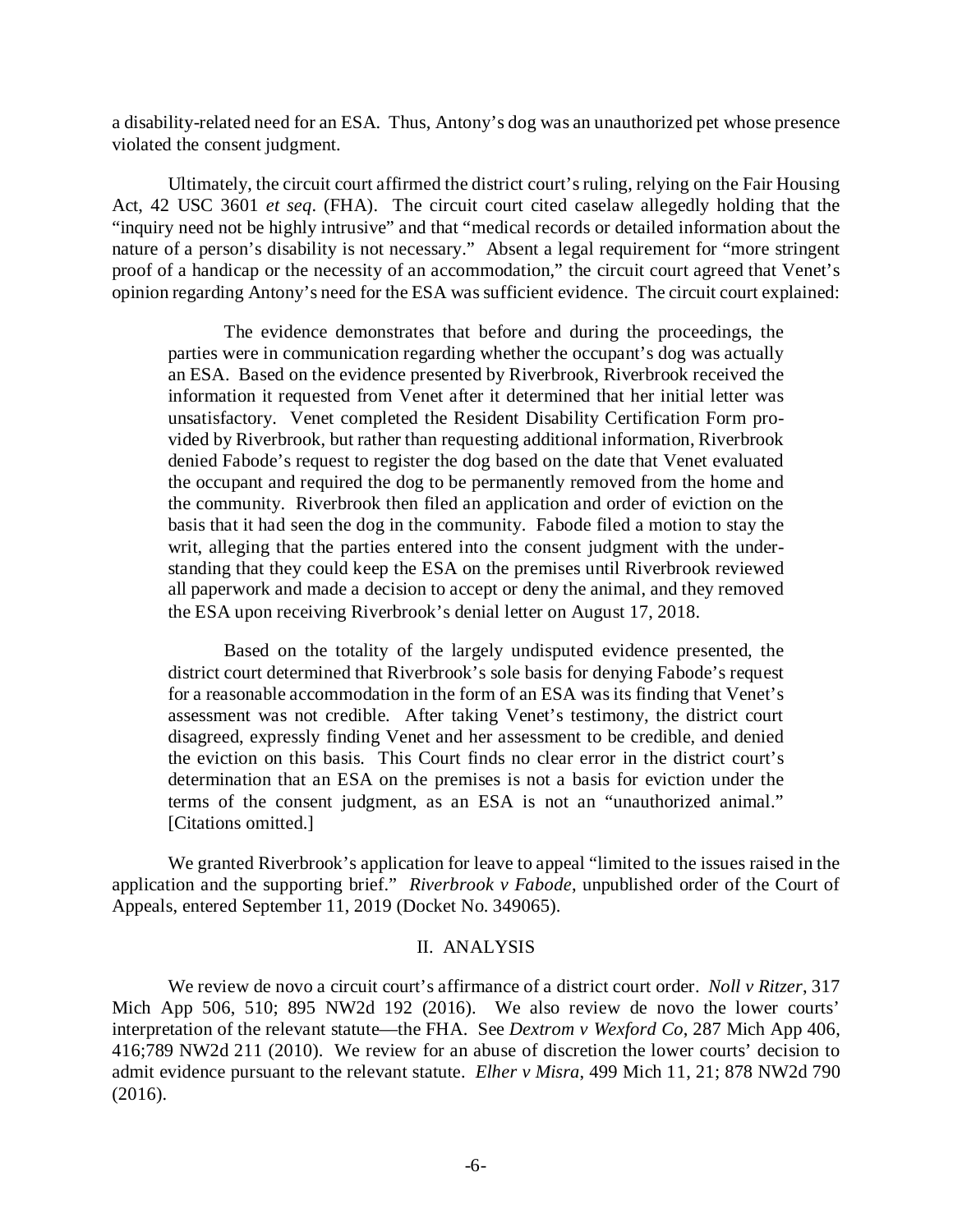The Fabodes raised the FHA in defense of the eviction action. The FHA provides, in part, that a landlord may not discriminate "because of a handicap,"  $42$  USC 3604(f)(1), by "refus[ing] to make reasonable accommodations in rules, policies, practices, or services, when such accommodations may be necessary to afford such person equal opportunity to use and enjoy a dwelling," 42 USC 3604(f)(3)(B).

To prove that a housing provider failed to reasonably accommodate a disability, a plaintiff must prove that: (1) she suffers from a disability within the meaning of FHA; (2) the defendant knew or reasonably should have known of the disability; (3) the requested accommodation may be necessary to afford an equal opportunity to use and enjoy the dwelling; (4) the accommodation is reasonable; and (5) the defendant refused to make the accommodation. [*Overlook Mut Homes, Inc v Spencer*, 415 F Appx 617, 621 (CA 6, 2011) (quotation marks and citation omitted).]

A "handicap" or disability, for purposes of the FHA, is defined as "(1) a physical or mental impairment which substantially limits one or more of such person's major life activities, (2) a record of having such an impairment, or (3) being regarded as having such an impairment[.]" 42 USC 3602(h). See also 24 CFR 100.201 (2020). "Major life activities," in turn, is defined as "functions such as caring for one's self, performing manual tasks, walking, seeing, hearing, speaking, breathing, learning and working." 24 CFR 100.201(b) (2020).

The Fabodes, as the proponents of the FHA defense to the eviction action, bore the burden of proving that Antony had a "handicap" and required accommodation "to use and enjoy [his] dwelling" because of that handicap. The only evidence presented by the Fabodes was the letter authored by Venet. Venet took the stand but provided no new evidence in the courtroom. Contrary to the district court's conclusion, the court was required to consider the validity of the opinion presented in the letter and determine if the letter actually supported the Fabodes' claim.

MRE 702 governs the admissibility of expert testimony and opinions, such as that of Venet. Pursuant to MRE 702:

If the court determines that scientific, technical, or other specialized knowledge will assist the trier of fact to understand the evidence or to determine a fact in issue, a witness qualified as an expert by knowledge, skill, experience, training, or education may testify thereto in the form of an opinion or otherwise if (1) the testimony is based on sufficient facts or data, (2) the testimony is the product of reliable principles and methods, and (3) the witness has applied the principles and methods reliably to the facts of the case.

### In *Elher*, our Supreme Court stated that MRE 702

requires the circuit court to ensure that each aspect of an expert witness's testimony, including the underlying data and methodology, is reliable. MRE 702 incorporates the standards of reliability that the United States Supreme Court articulated in *Daubert v Merrell Dow Pharm, Inc*, [509 US 579; 113 S Ct 2786; 125 L Ed 2d 469 (1993),] in order to interpret the equivalent federal rule of evidence. Under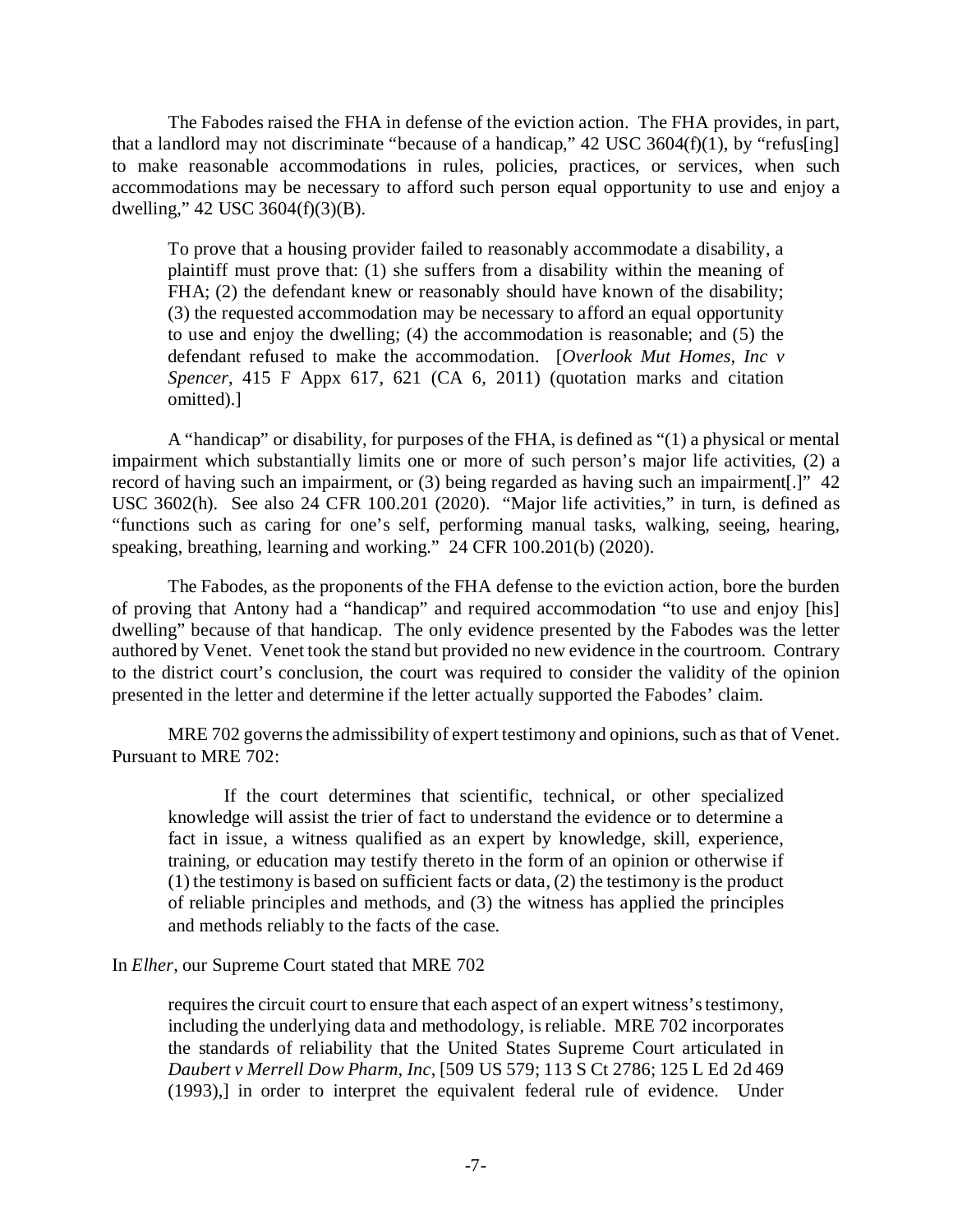*Daubert*, the trial judge must ensure that any and all scientific testimony or evidence admitted is not only relevant, but reliable.... Under MRE 702, it is generally not sufficient to simply point to an expert's experience and background to argue that the expert's opinion is reliable and, therefore, admissible. [*Elher*, 499 Mich at 22-23 (quotation marks and citations omitted).

Both the district and circuit courts avoided their gatekeeper role under MRE 702 despite Riverbrook's repeated objectionsto the reliability and admissibility of the Fabodes' evidence. The circuit court relied on *Overlook Mut Homes*, 415 F Appx 617, to avoid its duty of overseeing the validity and reliability of the evidence presented. However, *Overlook* does not support the proposition asserted. Rather, the United States Court of Appeals for the Sixth Circuit held in *Overlook Mut Homes*, 415 F Appx at 621-622:

A housing provider . . . is entitled to seek information from an allegedly disabled person in order to establish the existence of the disability and the necessity of the accommodation. According to the Joint Statement [of the Department of Housing and Urban Development and the Department of Justice, *Reasonable Accommodations Under the Fair Housing Act* (May 14, 2004), available at <https://www.hud.gov/sites/documents/huddojstatement.pdf> (accessed September 11, 2020) [https://perma.cc/RZJ9-WHDS]],

[I]n response to a request for a reasonable accommodation, a housing provider may request *reliable* disability-related information that (1) is necessary to verify that the person meets the [FHA's] definition of disability ...,  $(2)$  describes the needed accommodation, and (3) shows the relationship between the person's disability and the need for the requested accommodation.

*Id.* at 13. This inquiry need not be highly intrusive. "In most cases, an individual's medical records or detailed information about the nature of a person's disability is not necessary . . . ." *Id*. at 13-14. [Emphasis added.]

Consistently with this guidance, Riverbrook asked the Fabodes for reliable information from which it could determine whether Antony truly suffered from a handicap and required an ESA to allow him to use and enjoy his dwelling. The Fabodes responded with the letter from Venet stating that Antony suffered from a "differential illness." It appears that this was not actually a diagnosis, but a statement that a diagnosis had yet to be reached. The letter did not identify any of the symptoms of Antony's "differential illness." The record is devoid of any information describing Antony's purported handicap or disability. Did he suffer from anxiety or depression? Was he prone to psychotic episodes? The letter offers no explanation of how King could assist Antony. Does King calm Antony? Does King sense when Antony might experience an episode of his condition? As the district court did not allow the record to be developed, neither the district court nor circuit court nor this Court can assess whether Antony has a handicap and requires a reasonable accommodation by Riverbrook of its pet policy to allow King to live in the home and assist his owner.